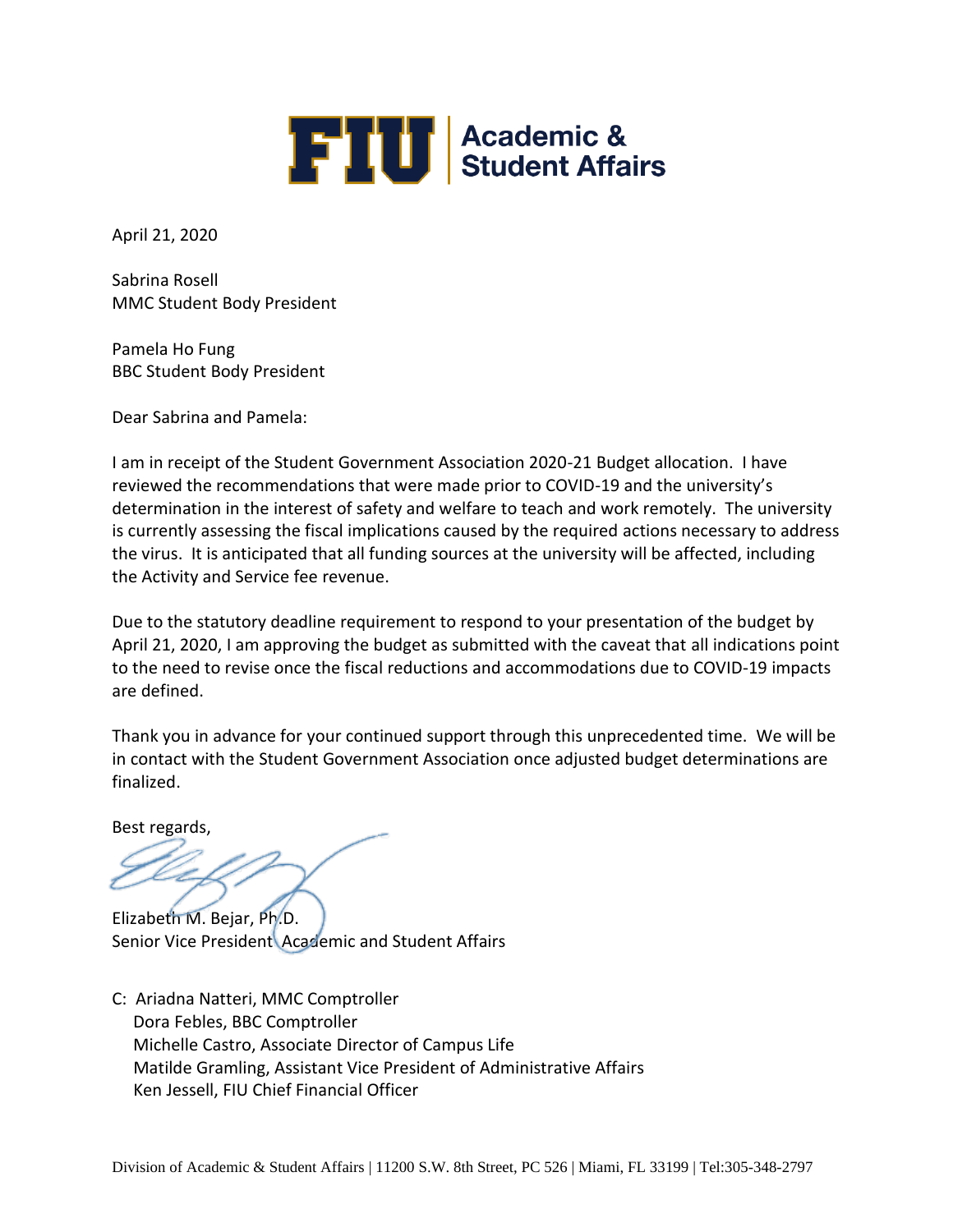# **FLORIDA INTERNATIONAL UNIVERSITY Student Government Association FY 2020-2021 A&S Fee Allocation**

| <b>REVENUE SOURCES</b>                                             |            |            |
|--------------------------------------------------------------------|------------|------------|
| Projected A&S Fee Revenue (after \$35,247 prior year adjustment)   | 20,325,656 |            |
| <b>GRAND TOTAL - REVENUE SOURCES</b>                               |            | 20,325,656 |
| <b>USES OF REVENUE</b>                                             |            |            |
| Dual Enrollment Waivers                                            |            | 717,327    |
| Bad Debt - 0.85%                                                   |            | 172,768    |
| Subtotal of A&S Projected Fee Revenue                              | 19,435,561 |            |
| ACB Commitment - 0.5% (from subtotal of A&S Projected Fee Revenue) |            | 97,178     |
| Fixed Expenses - PAYROLL SALARIES ADMIN AND STAFF                  |            | 4,307,448  |
| STUDENT GOVERNMENT ASSOCIATION - UNIVERSITY WIDE                   |            |            |
| <b>OPERATING EXPENSES</b>                                          | 2,447,220  |            |
| <b>STUDENT &amp; RECREATION CENTERS</b>                            | 9,165,503  |            |
| <b>Total University Wide</b>                                       |            | 11,612,723 |
| STUDENT GOVERNMENT COUNCIL - MODESTO MAIDIQUE CAMPUS               |            |            |
| <b>OPERATING EXPENSES</b>                                          | 2,768,752  |            |
| Total Modesto Maidique Campus                                      |            | 2,768,752  |
| STUDENT GOVERNMENT COUNCIL - BISCAYNE BAY & FIU @ I-75             |            |            |
| <b>OPERATING EXPENSES</b>                                          | 649,460    |            |
| Total Biscayne Bay & Broward Campuses                              |            | 649.460    |

 $\mathbf{r}$ 

## **GRAND TOTAL - USES OF REVENUE 20,325,656**

| Balance after University Wide Allocation    | 3,418,212 |
|---------------------------------------------|-----------|
| Modesto Maidique Campus Allocation          | 2,768,752 |
| Biscayne Bay Campus & FIU @ I-75 Allocation | 649,460   |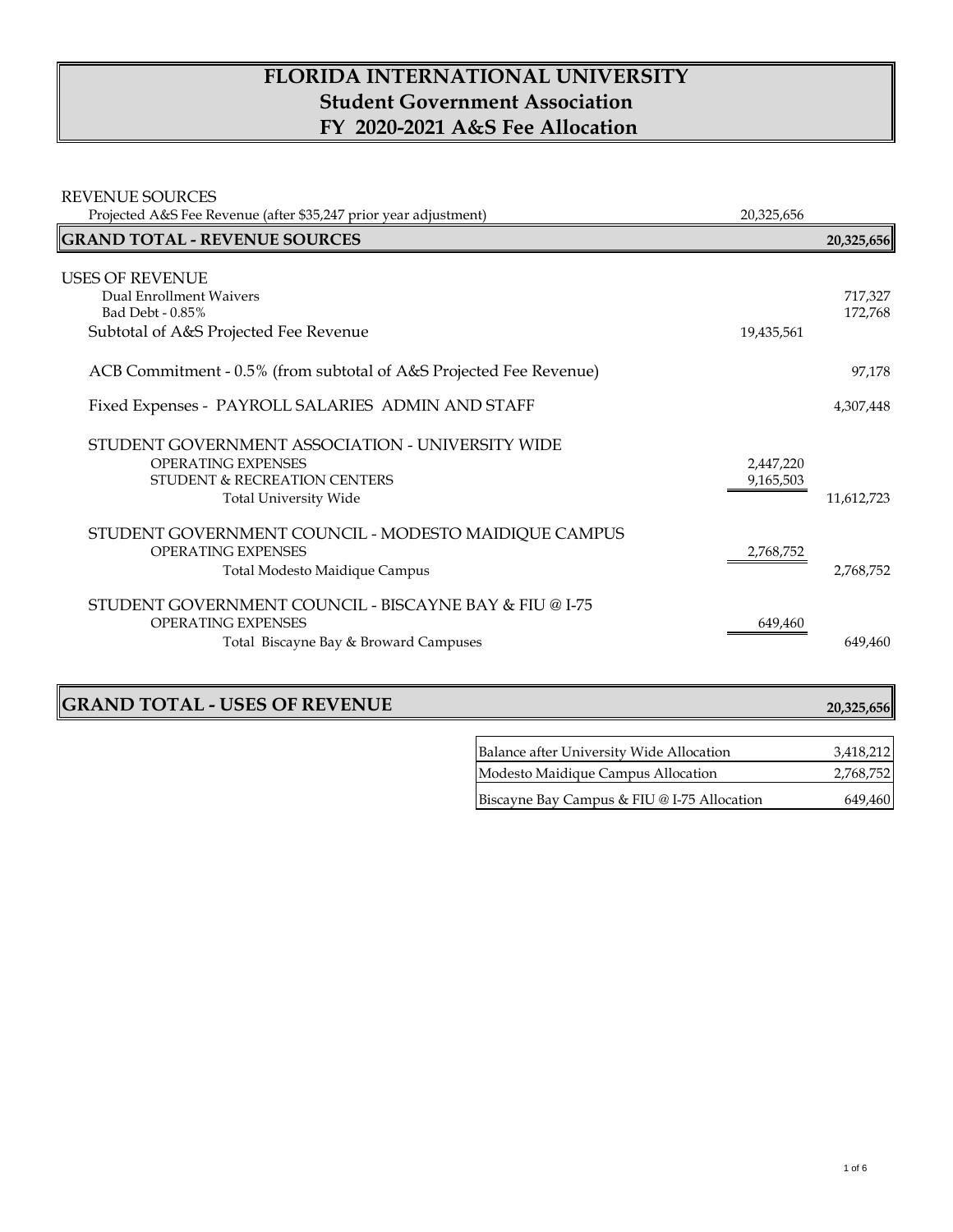### **STUDENT GOVERNMENT ASSOCIATION - UNIVERSITY WIDE**

#### OPERATING EXPENSES:

|                                                                              |           | Special        | Online           | Main              | Total      |
|------------------------------------------------------------------------------|-----------|----------------|------------------|-------------------|------------|
|                                                                              |           | Projects       |                  |                   | Allocation |
| <b>Black Student Union</b>                                                   |           |                | $\boldsymbol{0}$ | 130,000           | 130,000    |
| <b>BMI Music License</b>                                                     |           |                |                  | 37,980            | 37,980     |
| Campus Life BBC -Online Request                                              |           |                |                  | $\overline{0}$    | $\theta$   |
| Center for Leadership & Service -CLS - Base Budget                           |           | $\overline{0}$ | $\boldsymbol{0}$ | 260,000           | 260,000    |
| CLS - Alternative Breaks, Roarthon and Relay for Life (1)                    |           |                |                  | 91,005            | 91,005     |
| Center for Student Engagement                                                |           |                |                  | 10,000            | 10,000     |
| Convocation                                                                  |           |                |                  | 54,491            | 54,491     |
| <b>Disability Resource Center</b>                                            |           |                |                  | 0                 | $\theta$   |
| Engage Platform                                                              |           |                |                  | 57,920            | 57,920     |
| <b>First Generation Week</b>                                                 |           |                |                  | 7,000             | 7,000      |
| FIU in DC *Includes $$1,000 +$ shared services for networking events online. |           |                | 1.055            | 50,113            | 51,168     |
| FIU Online                                                                   |           |                | 125,000          | $\overline{0}$    | 125,000    |
| Homecoming (2)                                                               |           |                | $\boldsymbol{0}$ | 500,000           | 500,000    |
| International Student and Scholar Services                                   |           |                | $\boldsymbol{0}$ | 19,602            | 19,602     |
| McNair Scholars Research Conference (3)                                      |           |                | $\boldsymbol{0}$ | $\mathbf{0}$      | $\theta$   |
| MPAS and LGBTQA Initiatives (4)                                              |           |                |                  | 125,000           | 125,000    |
| Orientation and Family Programs                                              |           |                | $\mathbf{0}$     | 189,900           | 189,900    |
| Outstanding Student Life Awards                                              |           |                |                  | 18,885            | 18,885     |
| Panther Luau                                                                 |           |                |                  | 12,006            | 12,006     |
| Panther Power (5)                                                            |           |                |                  | 8,500             | 8,500      |
| Panthers Connect Challenge (6)                                               |           |                |                  | 2,500             | 2,500      |
| Room Rentals University Wide (9)                                             |           |                |                  | 300,000           | 300,000    |
| Student Ambassadors (7)                                                      |           |                |                  | 25,000            | 25,000     |
| Student Conduct & Academic Integrity                                         |           |                |                  | 10,000            | 10,000     |
| Student Media (8)                                                            |           |                |                  | 260,000           | 260,000    |
| <b>Tailgate Safety</b>                                                       |           |                |                  | 5,158             | 5,158      |
| University Wide Leadership                                                   |           |                |                  | 34,500            | 34,500     |
| Veterans and Military Affairs                                                |           |                |                  | 35,605            | 35,605     |
| Women's Center - Base Budget                                                 |           |                |                  | 76,000            | 76,000     |
| SUBTOTAL OPERATING EXPENSES                                                  |           | $\theta$       |                  | 126,055 2,321,165 | 2,447,220  |
|                                                                              |           |                |                  |                   |            |
|                                                                              |           |                |                  |                   |            |
|                                                                              |           |                |                  |                   |            |
| <b>STUDENT CENTERS:</b>                                                      |           |                |                  |                   |            |
| Graham University Center - Base Budget                                       | 3,002,145 |                |                  |                   |            |
| Wolfe University Center - Base Budget                                        | 1,912,002 |                |                  |                   |            |
| <b>Total Student Centers:</b>                                                |           |                |                  | 4,914,147         |            |
|                                                                              |           |                |                  |                   |            |
| <b>RECREATION CENTERS:</b>                                                   |           |                |                  |                   |            |
| Wellness and Recreation Center MMC - Base Budget                             | 3,155,180 |                |                  |                   |            |
| Wellness and Recreation Center MMC - Online                                  | $\theta$  |                |                  |                   |            |
| Wellness and Recreation Center BBC - Base Budget                             | 1,096,176 |                |                  |                   |            |
| <b>Total Recreational Centers:</b>                                           |           |                |                  | 4,251,356         |            |
|                                                                              |           |                |                  |                   |            |
| <b>TOTAL STUDENT AND RECREATION CENTERS</b>                                  |           |                |                  |                   | 9,165,503  |
|                                                                              |           |                |                  |                   |            |

## **TOTAL - STUDENT GOVERNMENT UNIVERSITY WIDE 11,612,723**

2 of 6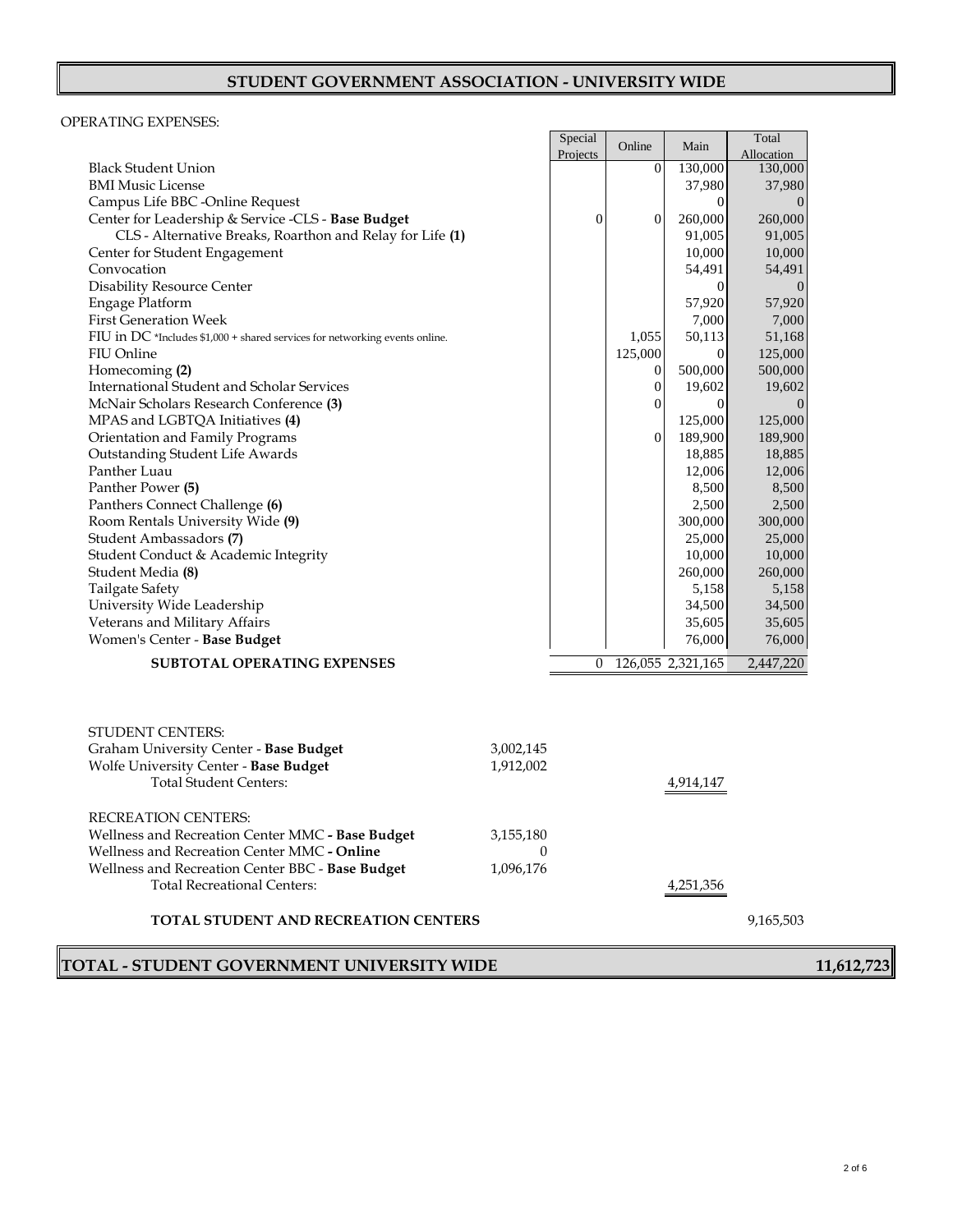## **University Wide Proviso Language 2020-2021**

- **(1) CLS -Relay for Life, AB and Roarthon:** \$5,896 for Relay for Life, \$20,365 for Roarthon and \$60,000 for Alternative Breaks.The remainder is for shared services.Roarthon must have one activation event at BBC per year. Tabling should not be considered an activation event.
- **(2) Homecoming:** This allocation is based on the condition that the Homecoming Council will host at least one event at FIU I-75 and Engineering Campus. Homecoming must fundraise through sponsorships or match at least \$40,000.
- **(3) McNair Scholars Research Conference:** The FIU McNair research conference will be added to the room rental agreement.
- **(4) MPAS and LGBTQA Initiatives:** MPAS would receive \$65,000 and LGBTQA Initiatives would receive \$60,000.
- **(5) Panther Power:** Panther Power to become a University Wide entity in all of their programming, communications and activities. MMC leadership participation is encouraged and meetings must occur on both campuses.
- **(6) Panthers Connect Challenge:** \$2,000 to be used for the purchase of swipe machines, the remaining amount can be used as determined by requestor.
- **(7) Student Ambassadors:** Should have a Day of Giving on each campus and also rotate their meetings on each campus.
- **(8) Student Media:** Student Media to present twice a semester excluding Summer semester to the semesterly Congress meeting and once to the non hosting Congress campus Senate to demonstrate the metrics, data and the impact of Student Media on the student body.
- **(9) Room Rentals University Wide:** If there is any remaining budget in FY 19-20, it will be rolled over for FY 20-21. The comptrollers will be informed monthly of the room rental usage.

**Proviso for Base Budget: Base funded for three years (FY 18-19 to FY 20-21) with adjustments for University mandated salary increases.**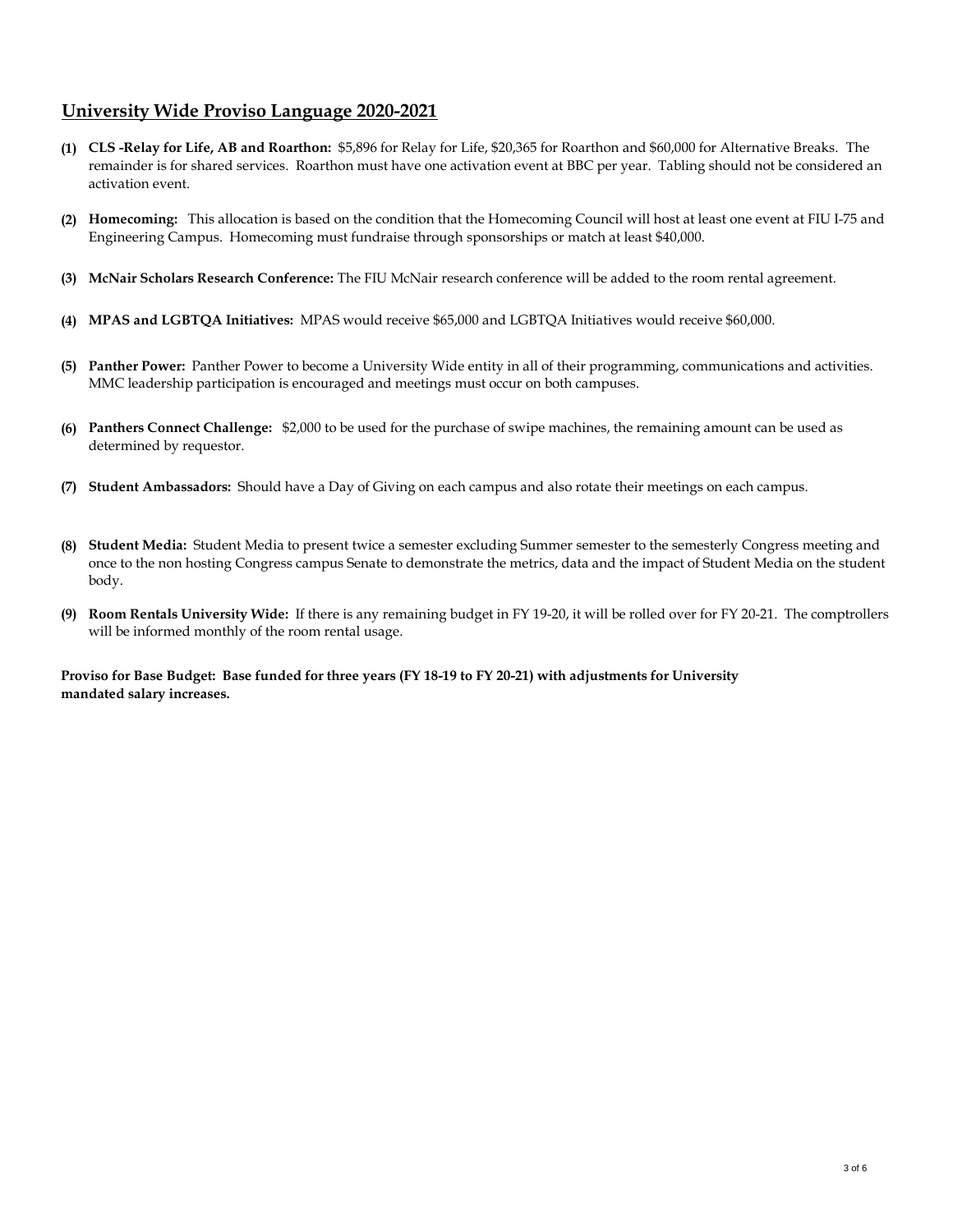| STUDENT GOVERNMENT COUNCIL - MODESTO MAIDIQUE CAMPUS |         |                  |  |
|------------------------------------------------------|---------|------------------|--|
| PAYROLL - OPS                                        |         |                  |  |
| Campus Life - Base Budget                            | 118,450 |                  |  |
| A&S Business Office                                  | 20,000  |                  |  |
|                                                      |         |                  |  |
| TOTAL PAYROLL -OPS                                   |         | 138,450          |  |
| OPERATING EXPENSES                                   |         |                  |  |
| SGA-Main Office                                      | 115,000 |                  |  |
| Campus Life - Base Budget                            | 381,550 |                  |  |
| A&S Business Office                                  | 19,926  |                  |  |
| <b>TOTAL OPERATING EXPENSES</b>                      |         | 516,476          |  |
| TOTAL OFFICE ACCOUNTS                                |         | 654,926          |  |
| GOVERNING COUNCIL OPERATING ACCOUNTS                 |         |                  |  |
| Discretionary President/Vice President               |         | 6,000            |  |
| Contingency                                          |         | 10,000           |  |
| Cram Jam/Recharge for Finals                         |         | 51,307           |  |
| Emoluments                                           |         | 99,150           |  |
| <b>Executive Branch</b>                              |         | 4,000            |  |
| <b>Finance Committee</b>                             |         | 55,000           |  |
| <b>Convocation Shirts</b>                            |         | 7,000            |  |
| Governmental Relations                               |         | 7,500            |  |
| Legislative Branch                                   |         | 55,000           |  |
| Marketing                                            |         | 7,000            |  |
| <b>SGA Banquet/Reception</b>                         |         | 2,000            |  |
| Travel                                               |         | 14,871           |  |
| University book store blanket/blue books             |         | 3,000            |  |
| Veterans Affairs                                     |         | 2,000            |  |
| <b>Environmental Affairs</b>                         |         | 2,000            |  |
| Graduate and Professional Student Committee          |         | 300,000          |  |
| Panther Rage Committee                               |         | 7,000            |  |
| <b>Special Project</b>                               |         | 12,321           |  |
| <b>Engineering Liaison</b>                           |         | 2,000            |  |
| University scholarship                               |         | 4,500            |  |
| <b>Affinity Programs</b>                             |         | 4,000            |  |
| Medallions/stoles                                    |         | 1,000            |  |
| <b>Elections Committee</b>                           |         | 2,000            |  |
| Judicial Branch                                      |         | 1,000            |  |
| Student Engagement                                   |         | 3,000            |  |
| Retreat                                              |         | $\boldsymbol{0}$ |  |
| <b>Executive Board</b>                               |         | 2,000            |  |
| Comptroller Discretionary                            |         | 2,000            |  |
| Shared Services 5.5%                                 |         | 36,666           |  |

#### TOTAL GOVERNING COUNCIL 703,315

|                                                                                 | Online |         | Main       | Total |
|---------------------------------------------------------------------------------|--------|---------|------------|-------|
|                                                                                 |        |         | Allocation |       |
| American Society of Civil Engineers                                             |        | $\cup$  |            |       |
| Children's Creative Learning Center                                             |        | 80.000  | 80,000     |       |
| Council for Student Organizations (1)                                           | 0      | 300,000 | 300,000    |       |
| Fraternity and Sorority Life                                                    |        | 140,000 | 140,000    |       |
| Honors College                                                                  |        | 8.905   | 8,905      |       |
| Medical Student Council                                                         |        | 87.000  | 87,000     |       |
| Model United Nations                                                            |        | 140,000 | 140,000    |       |
| Multi-Faith Council                                                             |        | 5.486   | 5,486      |       |
| Residence Hall Association (2)                                                  |        | 30,000  | 30,000     |       |
| <b>Student Bar Association</b>                                                  |        | 70.000  | 70,000     |       |
| Student Programming Council *Includes \$5,275 for social media boost, Instagram | 5.275  | 543.845 | 549,120    |       |
| Upsilon Pi Epsilon                                                              |        | ∩       |            |       |

**TOTAL STUDENT GOVERNMENT COUNCIL - MODESTO MAIDIQUE CAMPUS 2,768,752**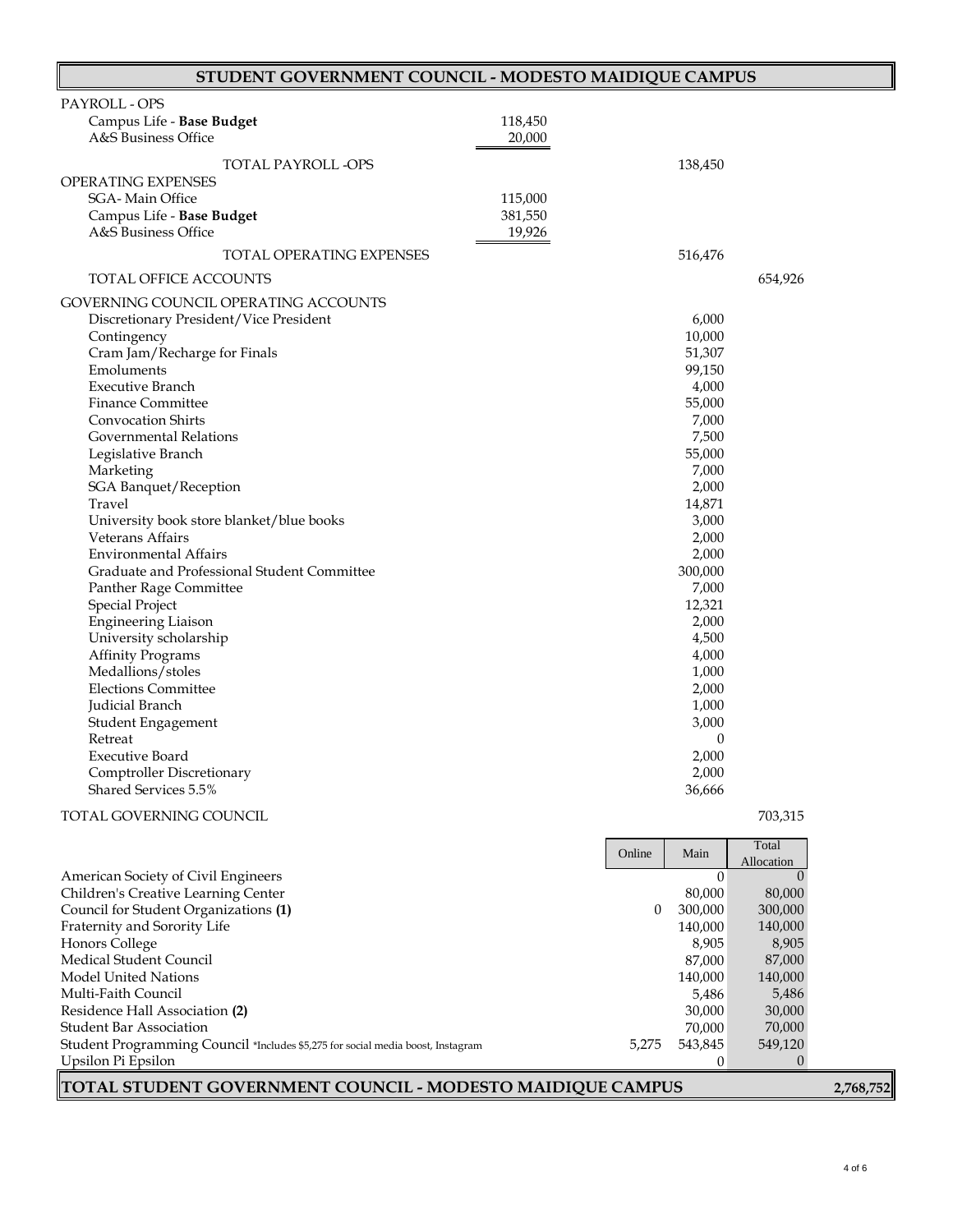## **Modesto Maidique Campus Proviso Language 2020-2021**

- **(1) Council for Student Organizations**: SGA would like that any unused balance be carryforward to the next fiscal year. Due to budget constraints of FY 2020-2021, this is a carryforward measure we discourage in the future. CSO will host a club fair at the Engineering Campus.
- **(2) Residence Hall Council**: RHA needs to complete more outreach events with SGA, Councils and Housing. Allocation cannot be use for travel.

**Proviso for Base Budget: Base funded for three years (FY 18-19 to FY 20-21) with adjustments for University**